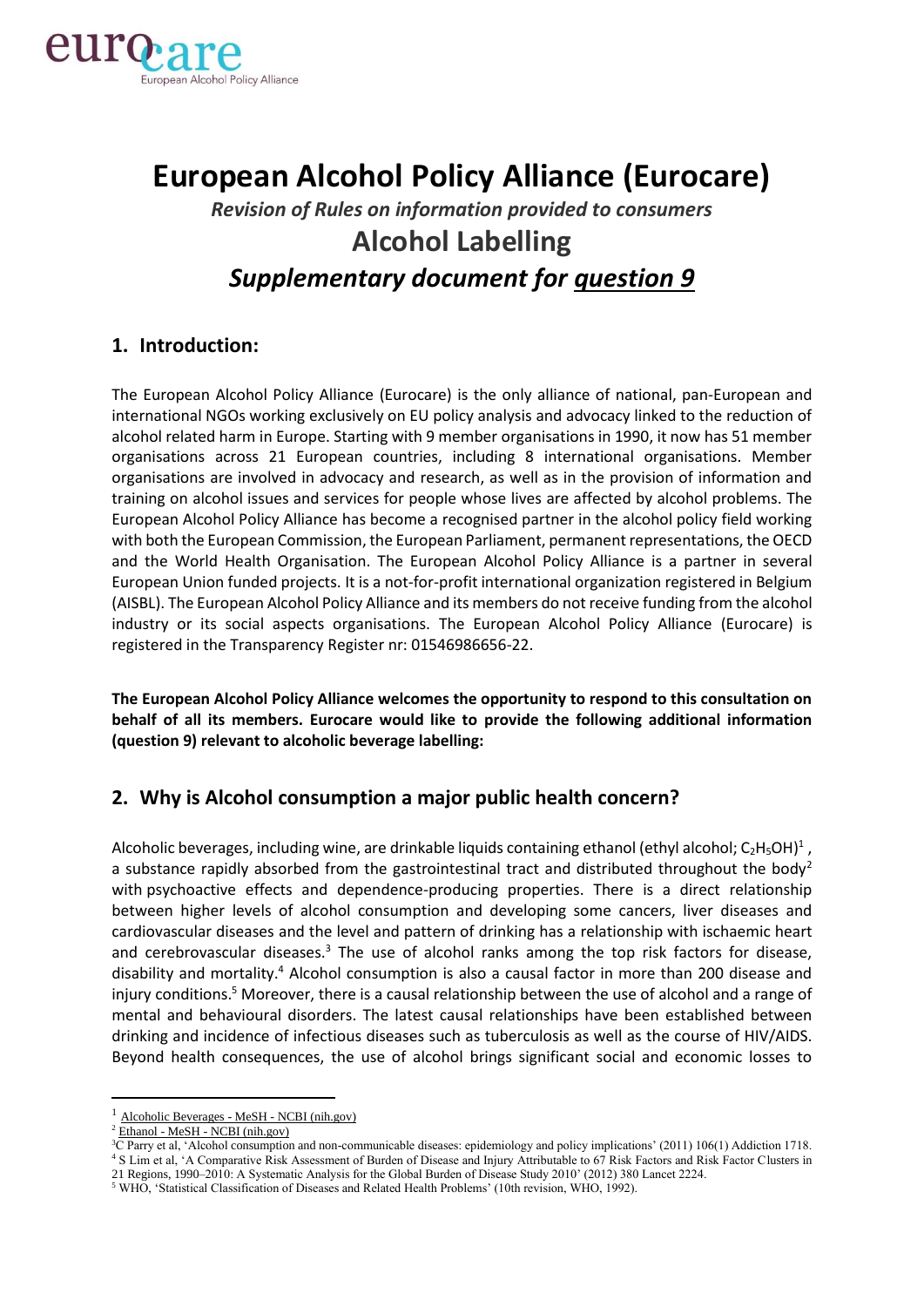

individuals and society at large.<sup>6</sup> In other words, from a health and social perspective, alcoholic beverages are not an ordinary foodstuff nor an ordinary commodity.

# **3. What is the situation in Europe?**

In Europe, the situation is bleak with the highest levels of alcohol consumption in the world, killing the equivalent of a large concert hall every day.<sup>7</sup> The dramatic impact of alcohol harm starts early in the life course, responsible for 1 in every 4 deaths in the age group of 20–24-year-olds; eight out of the 10 countries with the global highest level of drinking are located in the European Union. While there has been an overall decrease in alcohol consumption in the WHO European Region, this decline was driven by non-EU countries, while consumption levels in the Union have stagnated and increased in some countries. In 2016, cancer was the leading cause of alcohol-attributable deaths with a share of 29%. In the same year, about 80,000 people died of alcohol-attributable cancers in the Union, and about 1.9 million years of life were lost due to premature mortality or due to disability. About half of alcoholattributable breast cancer cases in the Union are caused by light to moderate alcohol consumption, which underlines the need for measures to reduce alcohol consumption at any level of intake among the population. **Public awareness of the cancer risk posed by alcohol is generally very low.** 

**Young people are disproportionately affected by alcohol related harm**. While 5.5% of all deaths in a population are attributable to alcohol, for the age group 15 – 19, this percentage increases to 19%, and for the age group 20 – 24, it is even higher, reaching 23.3%. There is increasing evidence that there is a deficit in young people's understanding and knowledge about how alcohol impacts their health.

**Women and pregnant women are also affected by alcohol related harm**. Fetal alcohol spectrum disorders (FASDs) are a group of conditions that can occur in a person whose mother drank alcohol during pregnancy. These effects can include physical problems and problems with behaviour and learning. There is no known safe amount of alcohol during pregnancy or when trying to get pregnant. Alcohol can cause problems for a developing baby throughout pregnancy, including before a woman knows she is pregnant. All types of alcohol are equally harmful. To prevent a child from having a FASD, a woman should not drink alcohol while she is pregnant or might be pregnant. This is because a woman could get pregnant and not know for up to 4 to 6 weeks. **There is increasing evidence that there is a deficit in women's understanding and knowledge about how alcohol impacts their health and the health of their unborn child.**

## **4. Are there effective policy measures to address alcohol related harm?**

In the past 10 years, scientific evidence for effective alcohol policies, such as higher prices, reduced availability and restrictions on marketing has accumulated and is actively promoted by the World Health Organisation as well as the Europe's Beating Cancer Plan. One of the policy objectives of the Europe's Beating Cancer Plan is to reduce alcohol consumption including a target to achieve a relative reduction of at least 10% in the harmful use of alcohol by 2025. Despite this progress, the pace of development of adequate alcohol policies does not correspond to the magnitude of the problem and the alcohol industries deploy vast lobbying resources to prevent the introduction and implementation of effective measures. **At present, awareness of alcohol related harm is still very low amongst the public, a situation perpetuated by the lack of effective and compulsory labelling and health warnings.** As a result, people in Europe continue to treat alcohol as an 'ordinary' commodity and continue to consume more alcohol than in any other part of the world.

<sup>6</sup> https://www.who.int/news-room/fact-sheets/detail/alcohol

<sup>7</sup> 2545 people according to the WHO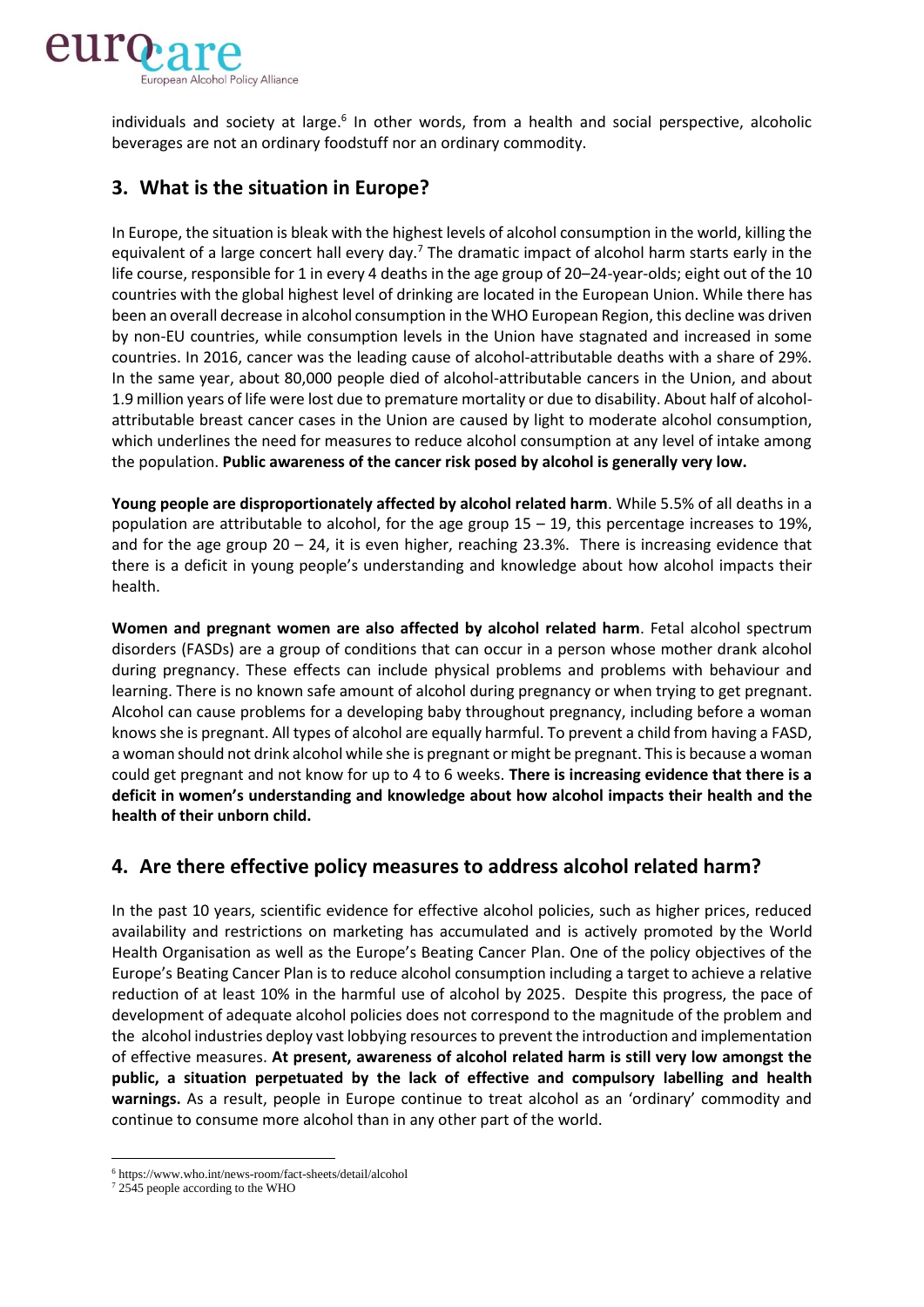

## **5. Is the current ingredient and nutrition labelling on alcohol sufficient to inform consumers?**

**The answer is no.** As we have already pointed out, there is increasing evidence that there is a deficit in consumer knowledge and understanding of the nutritional content and ingredients of alcoholic beverages as well as the consequences of alcohol consumption.<sup>8</sup> Across the EU, consumers are interested in alcohol labelling.<sup>9</sup> In its 2006 Alcohol Strategy, the EU specifically aimed to 'provide information to consumers so that they can make informed choices' and to inform consumers about 'the impact of harmful and hazardous alcohol consumption on health'.<sup>10</sup> This is in line with the long held view in the EU that well-informed consumers are empowered to make healthy purchasing and consumption decisions.<sup>11</sup> As the Commission has plainly acknowledged in its *Report regarding the mandatory labelling of the list of ingredients and the nutrition declaration of alcoholic beverages* in 2017, **there are no objective reasons for the exemptions.<sup>12</sup>**

### **6. Why is this important?**

Alcohol is high in calories and sugar and exactly like with food products, the nutritional profiles of alcoholic drinks can vary considerably. At the moment, consumers can view the nutritional declaration on any non-alcoholic product but are denied this information on alcoholic beverages. Displaying the calorie content on labels would help consumers to better understand how much of their calorie intake comes from alcohol (which is quite significant) and would be particularly helpful for citizens who are watching their weight. Indeed, alcohol consumption can significantly contribute to overweight and obesity. <sup>13</sup>

- **Alcohol is very high in sugar;** one gram of alcohol contains seven calories (or an energy content of 7.1 kilocalories per gram) which is a considerable amount of calories. Indeed, only fat has a higher energy value per gram (9kcal/g). Also, many types of alcoholic beverages such as pre-mixed drinks have extra added sugar; these products are readily available in EU supermarkets and marketed to women and young people
- **Alcohol is high in calories:** Additionally, the ingredients that form part of the production process including wheat, barley and grapes - all contribute to the high calorie content.
- **Some alcohol products contain high levels of fat and saturated fat** (such as popular cream liqueurs for example). Providing the full nutritional declaration (and not just the energy value of an alcoholic product) would give consumers a more complete picture of its nutritional profile.
- **Some of the ingredients are allergens:** Alcohol commonly contains a variety of ingredients, such as wheat, barley, corn, rye, grapes, hops, histamine, sulphites and brewer's yeast. Some of these ingredients are allergens. The Food Information to Consumers Regulation (1169/2011) provides a clear definition of an 'ingredient': 'any substance or product, including flavourings, food additives

<sup>&</sup>lt;sup>8</sup>K Grunert et al, 'Consumer Wants and Use of Ingredient and Nutrition Information for Alcoholic Drinks: Cross-Cultural Study in Six EU Countries' (2018) 63 Food Quality and Preference 107.

<sup>9</sup>GfK Belgium, 'Consumer Insights - Knowledge of Ingredient and Nutrition Information Off-Label Information and Its Use – Report' (GfK Belgium, 2014); A Annunziata et al, 'Do Consumers Want More Nutritional and Health Information on Wine Labels? Insights from the EU and USA' (2016) 8(7) Nutrients 416; K Vallance et al, '"We Have a Right to Know": Exploring Consumer Opinions on Content, Design and Acceptability of Enhanced Alcohol Labels' (2018) 53(1) Alcohol and Alcoholism 20.

<sup>&</sup>lt;sup>10</sup>Communication from the Commission to the Council, the European Parliament, the European Economic and Social Committee and the Committee of the Regions an EU strategy to support Member States in reducing alcohol related harm (COM/2006/0625 final), paras 5.3 & 5.4.

<sup>&</sup>lt;sup>11</sup> M Friant-Perrot and A Garde, 'From BSE to Obesity – EFSA's Growing Role in the EU's Nutrition Policy' in A Alemanno and S Gabbi, New Perspectives in EU Food Law – Ten Years of European Food Safety Authority (Ashgate, 2013).

 $12$ Report from the Commission to the European Parliament and the Council regarding the mandatory labelling of the list of ingredients and the nutrition declaration of alcoholic beverages COM(2017) 58 final, 12.

<sup>&</sup>lt;sup>13</sup>S Wannamethee and A Shaper, 'Alcohol, body weight, and weight gain in middle-aged men' (2003) 77 American Journal of Clinical Nutrition 1312; SG Wannamethee et al, 'Alcohol intake and 8-year weight gain in women: a prospective study' (2004) 12 Obesity Research 1386.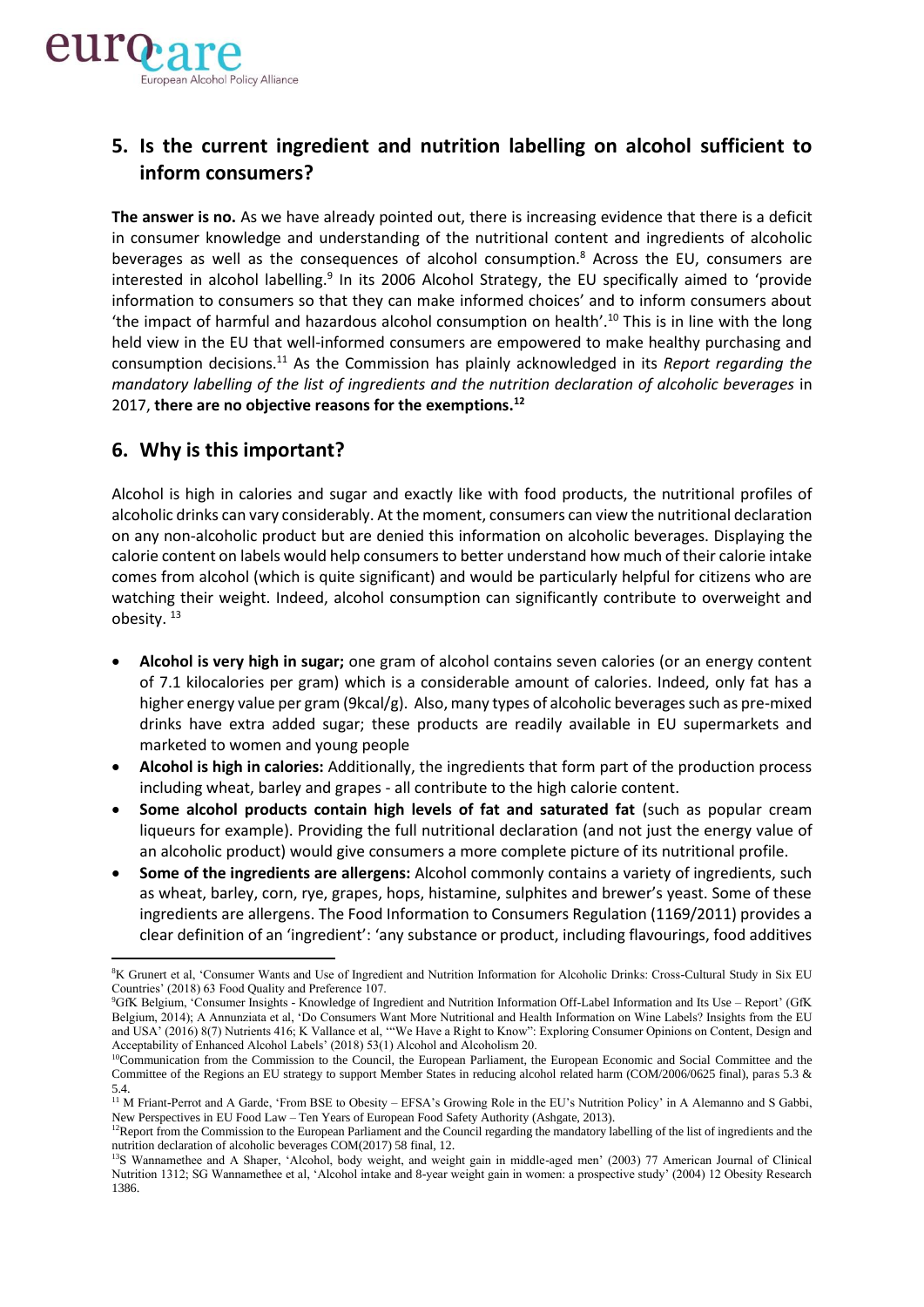

and food enzymes, and any constituent of a composite ingredient used in the manufacturer or preparation of a food and still present in the finished product'. Harmonised information about allergens on the label of alcoholic beverages would improve consumers' knowledge about this fact. Checking a list of ingredients on label would help consumers with allergies to check whether it's safe for them to consume a drink or not.

# **7. Why are the current voluntary initiatives not sufficient to protect and inform citizens and consumers and failing to increase health literacy?**

Bearing in mind the evidence referred to in the above paragraphs regarding the deficit of consumer information on alcoholic beverages and the relationship between alcohol consumption and a wide range of diseases, it is paramount for effective nutrition and ingredients labelling to be implemented as soon as possible to empower consumers to make healthier alcohol purchasing and consumption decisions.<sup>14</sup> At present, even when a nutrition declaration is provided on a voluntary basis, it can be limited to an energy-only declaration which is clearly insufficient. The absence of uniform regulatory requirements creates confusion and lack of knowledge across consumers in Europe. Also, it creates a fragmented landscape and an uneven playing field that cannot be addressed by the proliferation of voluntary initiatives, none of which are evidence based and grounded in science. Alcohol products have a dual nature, both as a risk factor for health and as a product within the internal market. Moreover, both alcohol products and their consumers cross borders. Bearing in mind that alcoholic beverages are traded extensively within the internal market, there is a compelling rationale for the adoption of an EU-wide harmonised approach to the regulation of nutrition and ingredients labelling of alcoholic beverages to reduce market fragmentation.

#### **8. Why is off-label information unacceptable?**

Whilst the various alcoholic beverages sectors are pushing for crucial information to be shifted from the label to online platforms, this is totally unacceptable because off label information could exclude some consumers from information essential to their health and well-being. All relevant and important information should be on the bottle itself. Not in the cloud! Indeed, there is no reason to treat alcoholic beverages more leniently than other consumable products just to please economic operators; besides, there is no credible evidence that consumers are likely to, and will be able to, make use of off-label information. For instance, a recent poll conducted by YouGov Plc with a total sample size of 12,247 adults (Fieldwork was undertaken between 18/02/2021 – 18/03/2021) found that, regarding off-label: *"91% of people of never visited a website address printed on an alcohol product in order to learn more about the health harms from alcohol. Only 3% of people said they had done so."* <sup>15</sup>Digital information tools should not replace **established means of communicating product information to consumers, such as on-pack labels, especially with regard to mandatory information requirements**. This has been reflected in EU food law since the EU began regulating food information in the late 1970s.

<sup>&</sup>lt;sup>14</sup> A Annunziata et al, 'Nutritional Information and Health Warnings on Wine Labels: Exploring Consumer Interest and Preferences' (2016) 106 Appetite 58; M Bui et al, 'What Am I Drinking? The Effects of Serving Facts Information on Alcohol Beverage Containers' (2008) 42(1) Journal of Consumer Affairs 81; O Maynard et al, 'Know your limits: Labelling Interventions to Reduce Alcohol Consumption' (Alcohol Research UK, 2018); C Wright et al, 'Beer and Wine Consumers' Perceptions of the Nutritional Value of Alcoholic and Nonalcoholic Beverages' (2008) 73(1) Journal of Food Science H8; C Wright et al, 'Beer Consumers' Perceptions of the Health Aspects of Alcoholic Beverages (2008) 73(1) Journal of Food Science H12; Kate Vallance et al, '"We Have a Right to Know": Exploring Consumer Opinions on Content, Design and Acceptability of Enhanced Alcohol Labels' (2018) 53(1) Alcohol and Alcoholism 20; E Himmelsbach et al, 'Study on the impact of food information on consumers' decision making' (TNS European Behaviour Studies Consortium, 2014).

<sup>&</sup>lt;sup>15</sup>All figures, unless otherwise stated, are from YouGov Plc. The YouGov survey was conducted on behalf of Action on Smoking and Health. Total sample size was 12247 adults. Fieldwork was undertaken between 18/02/2021 – 18/03/2021. The survey was carried out online. The figures have been weighted and are representative of all GB adults (aged 18+).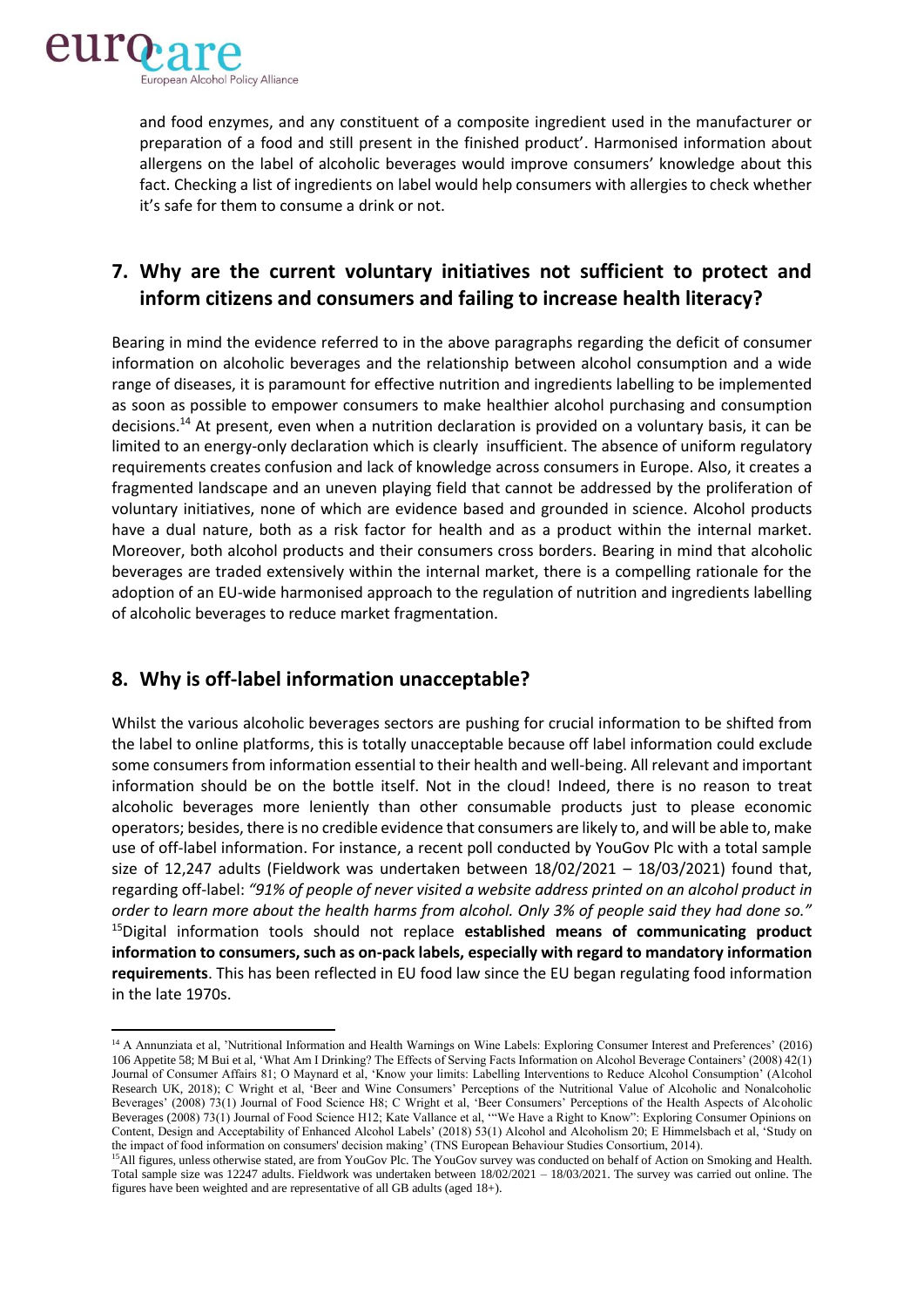

Please find below further arguments against off label information:

- Firstly, we know that consumers make their purchasing decisions in a matter of seconds [\(apparently 2.6 seconds!\).](https://www.packaginginnovation.com/product-packaging/consumer-buying-behavior-lesson-1-2-6-seconds-beat-competition/) Whilst economic operators design their packaging with this in mind, it is unreasonable to expect busy shoppers to spend extra time and effort accessing information relevant to health via QR codes, web links or bar codes for each alcohol product whilst they could have this information in a matter of seconds if it was on the labels.
- Secondly, off-label information does not allow consumers to compare between several alcoholic beverages on the shelf. Providing a nutritional declaration and ingredients listings via QR codes or web links would only permit consumers to access information for each product one at a time. Off label information does not allow the consumer to compare between different products which is key to being able to make a choice.
- Thirdly, smartphone ownership, internet connectivity and digital skills are all preconditions to digital information tools that are not currently met; even today, not everyone has a smartphone and for those who do, remarkable differences still exist between young people and the older population regarding their digital skills: whereas 96% of 16-24 olds are regular internet users, according to Eurostat, only 57% in the 55-74 age group use the internet regularly. Moreover, use of connected devices to access product information also presupposes that consumers always bring their devices to the shop, that the device is charged, that mobile subscriptions are functional, etc. –none of which should be taken for granted.
- Fourthly, a switch towards digital labelling raises significant concern for both data protection and cybersecurity. Requiring consumers to scan products or visit an operator's website could allow economic operators to collect information on the (potential) purchasing behaviour of consumers as well as other personal data (e.g. a cookieID). Access to such data could result in both user identification and targeted advertising if compliance with the General Data Protection Regulation (GDPR) is not guaranteed.

## **9. Why is on label information the only effective way to increase health literacy?**

It is well-established that, to be able to effectively inform consumers, information should be easily available, salient and well-perceived by consumers.<sup>16</sup> On-label information is more readily accessible for consumers, particularly within in-store environments. Bearing in mind that consumers do not always search for nutrition and ingredient labelling, on-label information is more likely to be seen and read, which is particularly true for members of lower socioeconomic groups.<sup>17</sup>

# **10.Why is it necessary to introduce other effective labelling, including frontof-pack labelling and health warnings, to help empower consumers?**

The envisaged measures of back-of-pack nutrition labelling and ingredients labelling are just two forms of labelling to help inform consumers. To empower consumers to make healthier decisions, the EU should also develop proposals for mandatory front-of-pack labelling, mandatory serving size recommendations and per portion nutrition information, guidance on moderate levels of drinking and

<sup>&</sup>lt;sup>16</sup> K Grunert and J Wills, 'A review of European research on consumer response to nutrition information on food labels' (2007) 15 Journal of Public Health 385; J Barreiro-Hurlé, 'Does nutrition information on food products lead to healthier food choices?' (2010) 35 Food Policy 221.

<sup>&</sup>lt;sup>17</sup>N Gokani, 'Regulation for Health Inequalities and Non-Communicable Diseases: In Want of (Effective) Behavioural Insights' (2018) 24(6) European Law Journal 490.